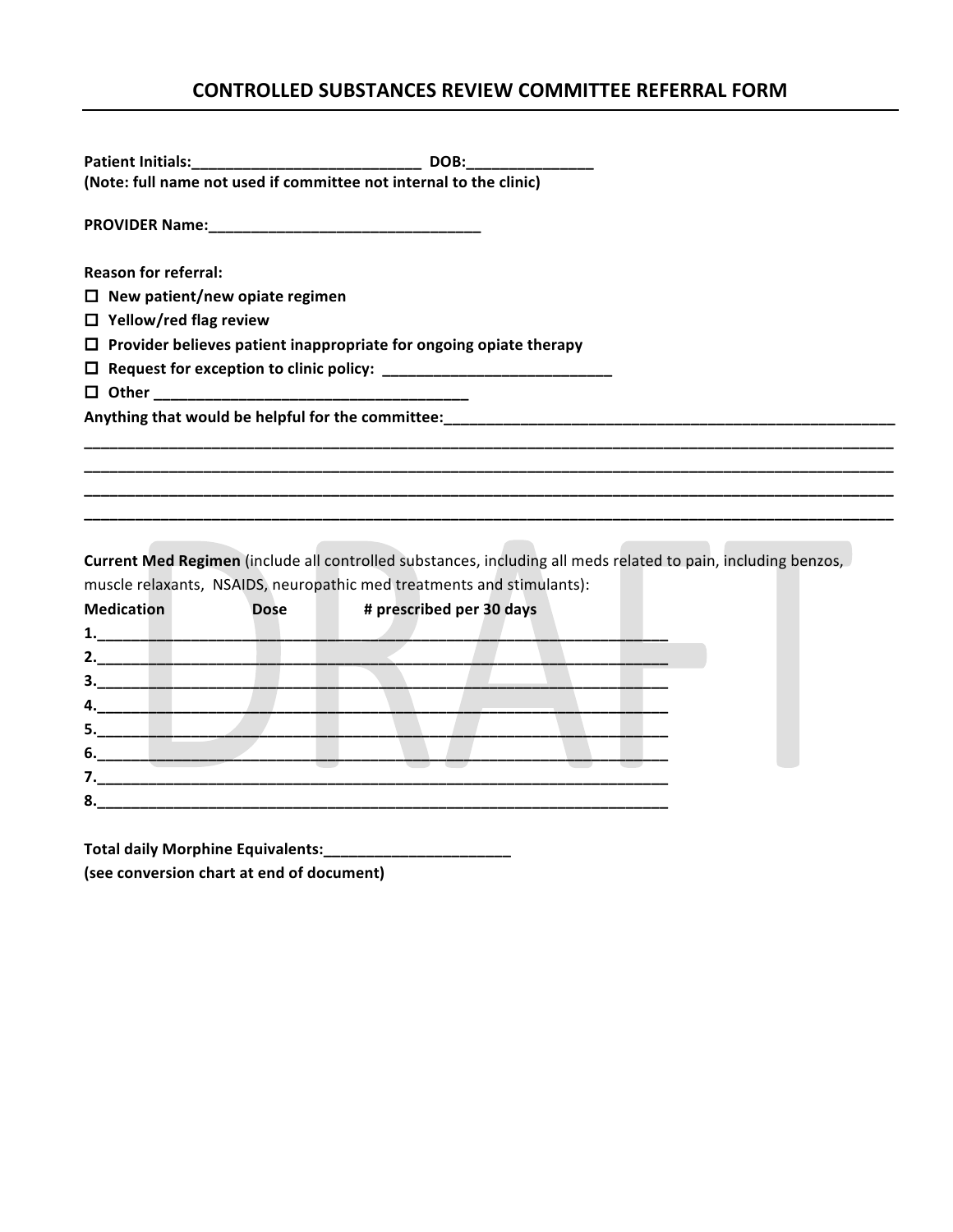| Detailed information (from referring provider or from chart review)                                                                      | <b>YES</b> | NO | N/A |
|------------------------------------------------------------------------------------------------------------------------------------------|------------|----|-----|
| Pain Management Agreement reviewed and signed in last 12 months?                                                                         |            |    |     |
| Any evidence of untreated depression or anxiety?                                                                                         |            |    |     |
|                                                                                                                                          |            |    |     |
| If PHQ9 done, include results: Date:<br>Results:                                                                                         |            |    |     |
| Behavioral health referral done?                                                                                                         |            |    |     |
|                                                                                                                                          |            |    |     |
| Date referred:                                                                                                                           |            |    |     |
| Outcome of referral, if known:                                                                                                           |            |    |     |
|                                                                                                                                          |            |    |     |
|                                                                                                                                          |            |    |     |
|                                                                                                                                          |            |    |     |
|                                                                                                                                          |            |    |     |
| Did patient follow-through on behavioral referral?                                                                                       |            |    |     |
| Comments:                                                                                                                                |            |    |     |
| Opiate Risk Tool Score:<br>Date:                                                                                                         |            |    |     |
| Opiate Risk Tool Score: Date: Date: Date: Date: Date: Disk Tool.pdf<br>http://www.partnersagainstpain.com/printouts/Opioid_Risk Tool.pdf |            |    |     |
|                                                                                                                                          |            |    |     |
|                                                                                                                                          |            |    |     |
| Any unexpected Urine Drug Screens?                                                                                                       |            |    |     |
| If yes, please list date, results, context, and patient's explanation for results                                                        |            |    |     |
|                                                                                                                                          |            |    |     |
|                                                                                                                                          |            |    |     |
|                                                                                                                                          |            |    |     |
| History of substance abuse/addiction?                                                                                                    |            |    |     |
| History of alcoholism?<br>Nicotine use?<br>Current<br>Historical                                                                         |            |    |     |
| Family history of substance use/addiction                                                                                                |            |    |     |
| History of oversedation with medication?                                                                                                 |            |    |     |
| History of overdose, either deliberate or accidental?                                                                                    |            |    |     |
| History of physical or sexual abuse?                                                                                                     |            |    |     |
| On methadone maintenance program?<br>Where:                                                                                              |            |    |     |
| Daily dose:                                                                                                                              |            |    |     |
| Previously dismissed by PCP from pain management?                                                                                        |            |    |     |
|                                                                                                                                          |            |    |     |
| If yes, from where, and rationale for continued treatment:                                                                               |            |    |     |
|                                                                                                                                          |            |    |     |
|                                                                                                                                          |            |    |     |
| PEG screen done?                                                                                                                         |            |    |     |
|                                                                                                                                          |            |    |     |
| Pain level                                                                                                                               |            |    |     |
| Enjoyment<br>General Function                                                                                                            |            |    |     |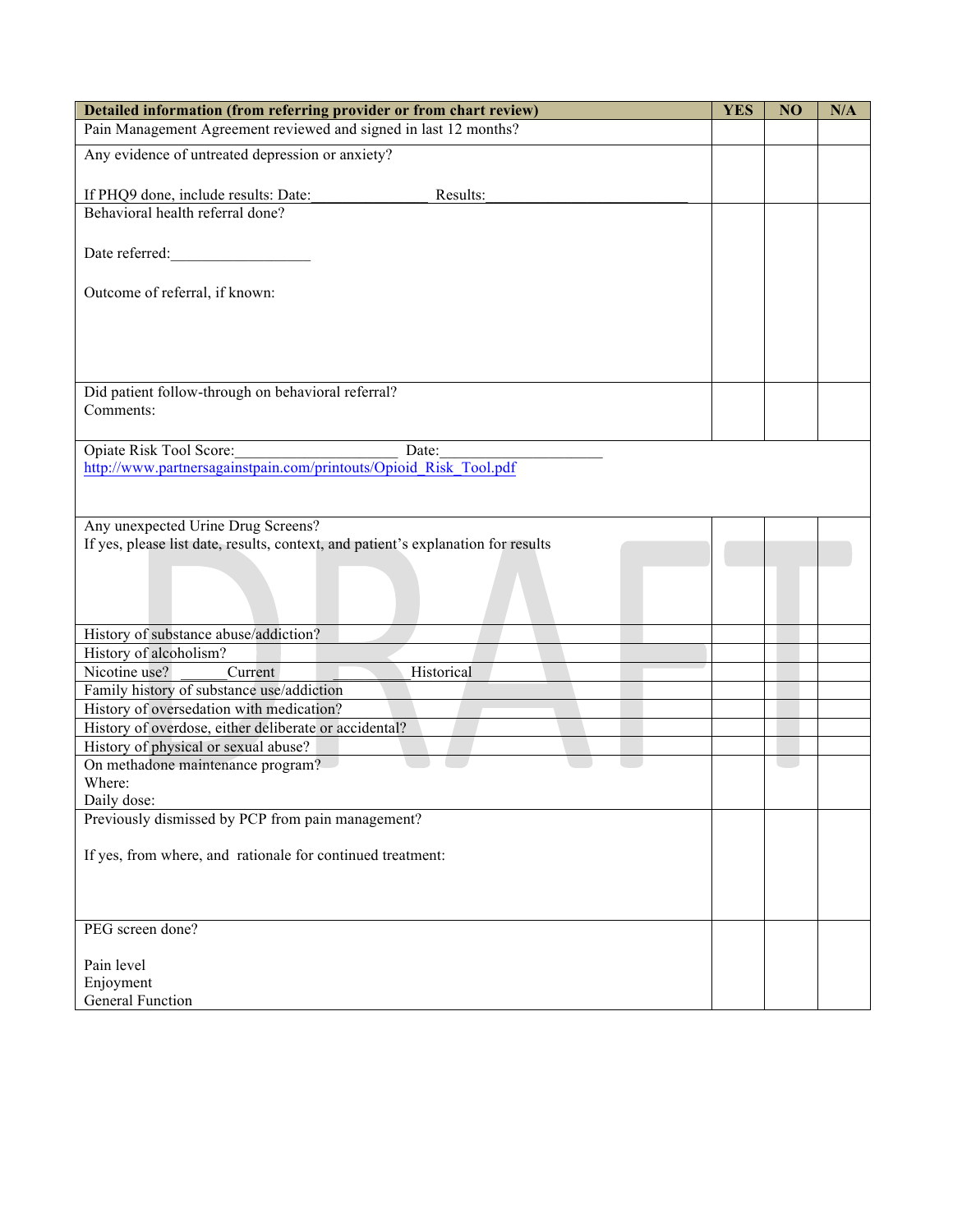|        |                                                                                      | <b>YES</b> | NO | N/A |
|--------|--------------------------------------------------------------------------------------|------------|----|-----|
|        | Clear diagnosis for cause of pain?                                                   |            |    |     |
| Dx:    |                                                                                      |            |    |     |
|        | Has pain improved on opiate therapy?                                                 |            |    |     |
|        | Has function improved on opiate therapy?                                             |            |    |     |
|        | What nonopiate regimens have been tried? (e.g. medications, PT, injections, massage, |            |    |     |
|        | counterstrain, pain group, psychotherapy, surgery)                                   |            |    |     |
|        |                                                                                      |            |    |     |
|        |                                                                                      |            |    |     |
|        |                                                                                      |            |    |     |
| 0      | Any red flag behaviors? (check all that apply)<br>Manipulative or abusive behavior   |            |    |     |
| $\Box$ | UDS negative for prescribed med                                                      |            |    |     |
| $\Box$ | UDS positive for nonprescribed controlled substances or street drugs                 |            |    |     |
| □      | Refusal of diagnostic workup or consultation                                         |            |    |     |
| $\Box$ | Frequent dose escalations after being told this is inappropriate                     |            |    |     |
| □      | Multiple $(>1$ per year) episodes of lost or stolen medications or prescriptions     |            |    |     |
| □      | Prescription forgery                                                                 |            |    |     |
| $\Box$ | Stealing drugs from others                                                           |            |    |     |
| □      | Obtaining prescription drugs from nonmedical sources                                 |            |    |     |
| $\Box$ | Injecting, snorting or smoking oral formulations                                     |            |    |     |
| $\Box$ | Concurrent abuse of alcohol or illicit drugs                                         |            |    |     |
| □      | Repeatedly seeking prescriptions from other clinicians or ERs without informing PCP  |            |    |     |
| □      | Evidence in deterioration in ability to function at work, with family, or socially   |            |    |     |
| $\Box$ | Evidence of loss of control of drug use                                              |            |    |     |
|        | Any yellow flag behaviors? (check all that apply)                                    |            |    |     |
| □      | Anger or irritability when questioned closely about pain                             |            |    |     |
| $\Box$ | More concern about medications than about underlying medical problem                 |            |    |     |
| $\Box$ | Refusal to use generics/requests for specific drugs                                  |            |    |     |
| $\Box$ | Aggressive complaints about the need for more drug                                   |            |    |     |
| □      | Seeking prescriptions from ED or other provider 1-2 times                            |            |    |     |
| □      | Drug hoarding                                                                        |            |    |     |
| □      | Resistance to change in therapy                                                      |            |    |     |
| $\Box$ | Stealing drugs from others                                                           |            |    |     |
| $\Box$ | Obtaining prescription drugs from nonmedical sources                                 |            |    |     |
| □      | Injecting, snorting or smoking oral formulations                                     |            |    |     |
| $\Box$ | Concurrent abuse of alcohol or illicit drugs                                         |            |    |     |
| □      | Repeatedly seeking prescriptions from other clinicians or ERs without informing PCP  |            |    |     |
| $\Box$ | Evidence in deterioration in ability to function at work, with family, or socially   |            |    |     |
| О      | Evidence of loss of control of drug use                                              |            |    |     |
|        | Any other important information?                                                     |            |    |     |
|        |                                                                                      |            |    |     |
|        |                                                                                      |            |    |     |
|        |                                                                                      |            |    |     |
|        |                                                                                      |            |    |     |
|        |                                                                                      |            |    |     |

**Conversion chart:**

| <b>Opioid</b>           | Dose                 | <b>Morphine</b><br><b>Equivalents</b> | Formula (morphine equivalents per mg of opioid) |
|-------------------------|----------------------|---------------------------------------|-------------------------------------------------|
| Codeine                 | 200 mg               | 30 <sub>mg</sub>                      | 0.15                                            |
| Fentanyl<br>transdermal | $12.5 \text{ mcg/h}$ | 30 <sub>mg</sub>                      | 2.4 mg morphine for every mcg fentanyl          |
| Hydrocodone             | 30 <sub>mg</sub>     | 30 mg                                 | 1                                               |
| Hydromorphone           | 7.5 <sub>mg</sub>    | 30 <sub>mg</sub>                      | 0.25                                            |
| Oxymorphone             | 10 <sub>mg</sub>     | 30 <sub>mg</sub>                      | 0.33                                            |
| <b>Oxycodone</b>        | 20 <sub>mg</sub>     | 30 mg                                 | 0.67                                            |
| <b>Methadone</b>        |                      | no standard conversion dose           |                                                 |